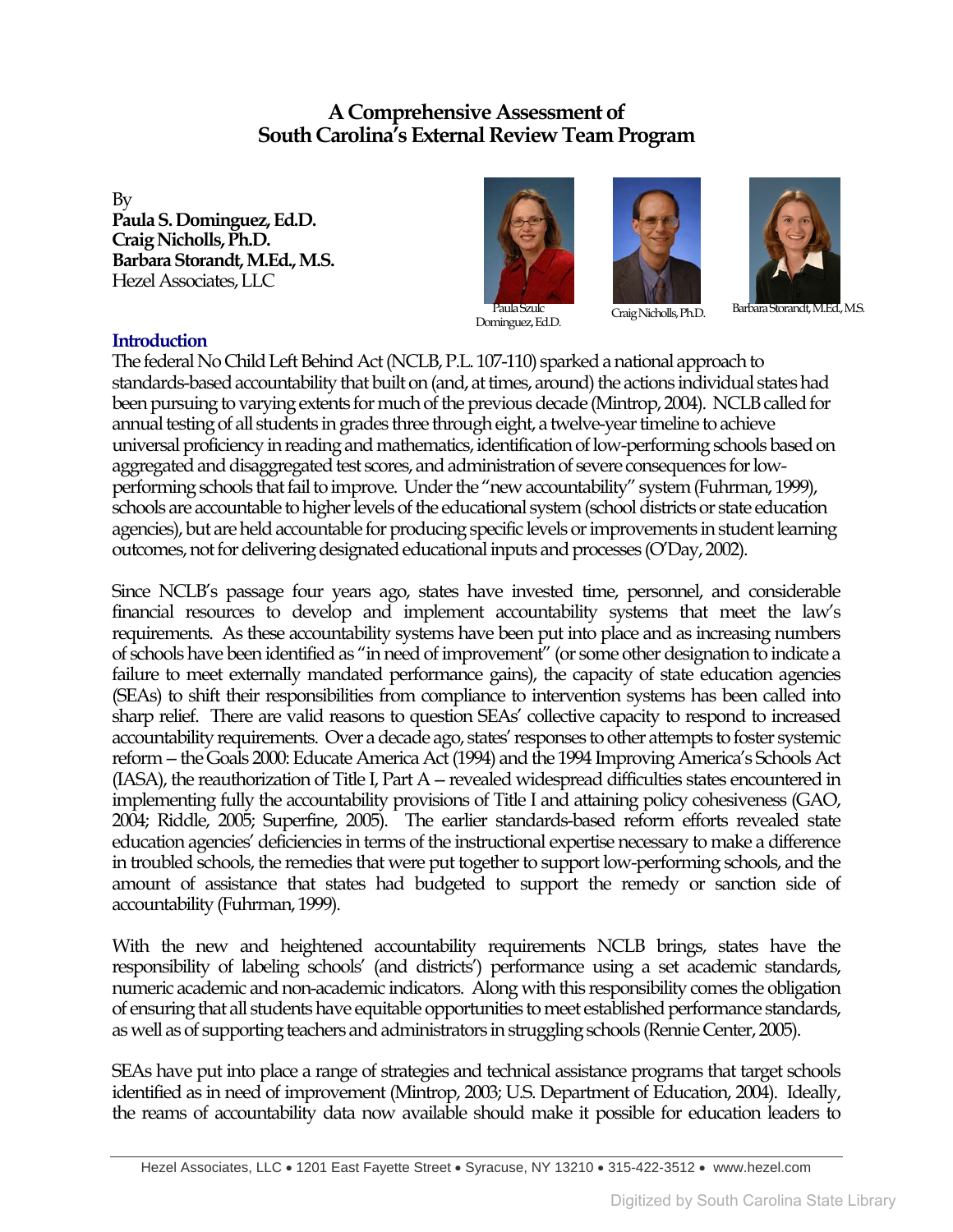determine the quality of such strategies and interventions (Doran, 2003). To shed light on how states can use school performance data to support failing schools, the present study examined a subset of underperforming schools in South Carolina in the wake of a series of state-supported interventions.1 The study, part of a comprehensive evaluation of the South Carolina External Review Team Program, made extensive use of annual student performance data collected from schools in need of improvement, information that conceivably could be used to guide decisions for school and Program improvements.

#### **Background: South Carolina's External Review Team Program**

In South Carolina, the state's Education Accountability Act of 1998 (EAA) brought together provisions ranging from the development of detailed, grade level, specific academic standards in core content areas, the administration of annual standards-based assessments in grades 3 through 8, and steps to be taken for intervention in low-performing schools. An important outcome of the EAA was the shift in the direction of interventions: rather than focusing on *districts* (as the state had under its 1984 Education Improvement Act), EAA called for *schools* to be the target of technical assistance. This shift required that the state develop appropriate school-level technical assistance and the capacity to serve a greater number of entities. One component in South Carolina's arsenal of intervention strategies is the participation of external review teams (ERTs). In place since 2000, ERTs are small groups of skilled and experienced individuals who work closely with identified schools' staff, central offices, and local boards of trustees in the design of the school's plan, implementation strategies, and professional development training to improve student performance and increase the rate of student progress.

ERTs are assigned to all schools that receive an "unsatisfactory" academic performance rating, the lowest of the five categories on the EAA's school performance classification system. Additionally, schools that receive a "below average" performance rating (the next to the lowest category) may request an ERT visit. The ERT review is one in a series of related school improvement activities coordinated between the school and the South Carolina Department of Education, which is responsible for providing continuous follow-up and support activities to the underperforming school, including professional development, financial support, and on-site assistance.

The ERT review process is designed to diagnose areas of strength and weaknesses. A chairperson and a coordinator (a local contact person who is often the principal of the school under review) guide each ERT. Prior to conducting the on-site visit, all ERT members participate in a comprehensive training session: a one-day refresher session for veteran ERT members, with an additional follow-up training session for new ERT members. ERT members receive a stipend for their service.

ERT members spend a minimum of four consecutive days visiting the school, reviewing documents of student performance, attendance rates, and other pertinent data both before and during the on-site review, conducting interviews of parents, teachers, students, and principals, and observing every teacher. The Office of School Quality provides documents that guide the on-site data collection and analysis. Reviews are conducted in the fall and are concluded before the school's winter break.

At the conclusion of each review, the ERT compiles evidence-based recommendations, which are shared with the principal and are then assembled into a final report. After the approval of the

 $\overline{a}$ 1 The work reported here was part of a larger evaluation study of the External Review Team Program funded by the South Carolina Education Oversight Committee (EOC) and completed in January, 2006. Further details can be found at http://www.sceoc.org/

Hezel Associates, LLC • 1201 East Fayette Street • Syracuse, NY 13210 • 315-422-3512 • www.hezel.com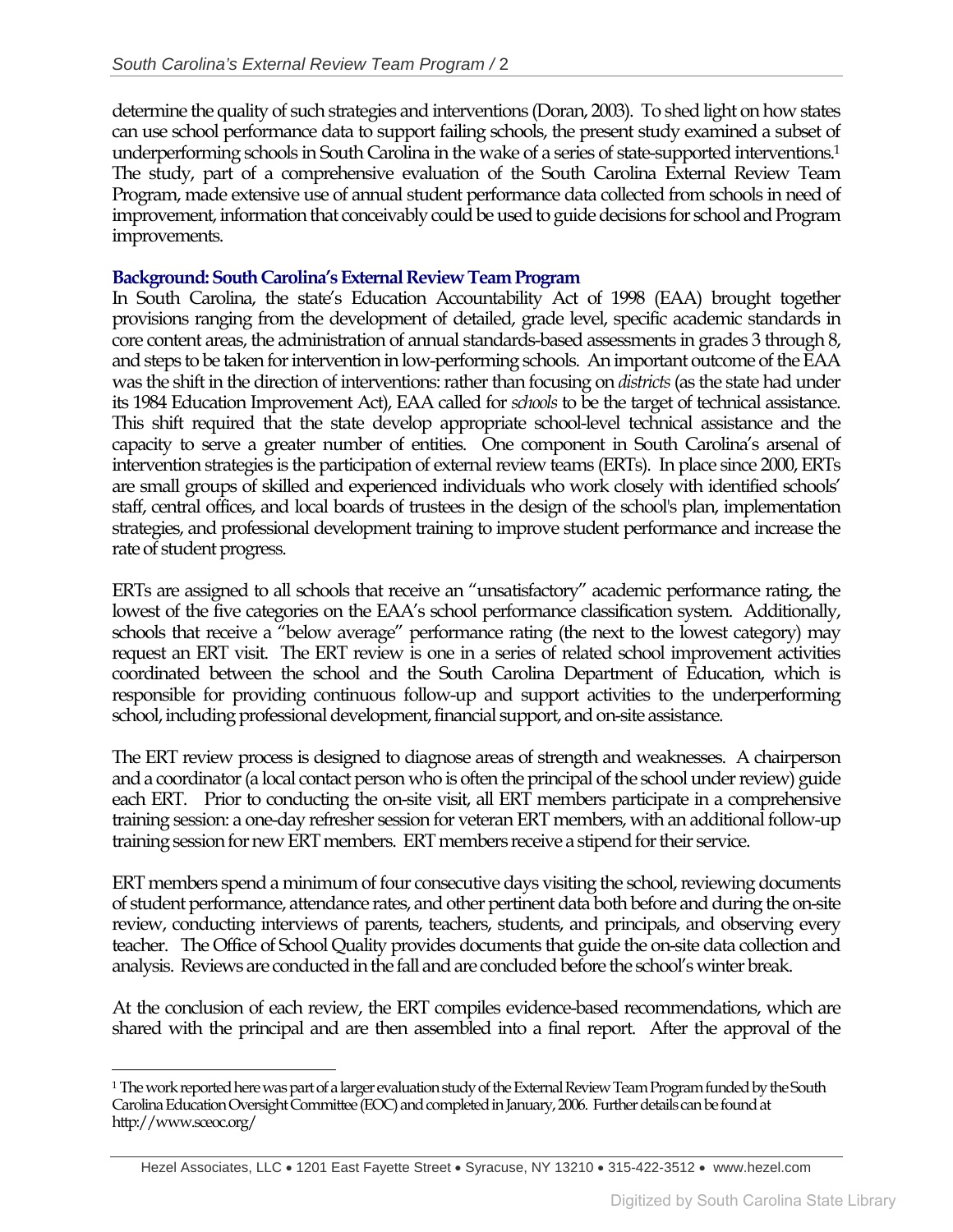recommendations by the State Board of Education, the Department of Education delineates the activities, support, services, and technical assistance it will provide to the school. With the approval of the state board, this assistance continues for at least three years, or as deemed necessary by the review committee to sustain improvement.

### **Methods**

The current study took place as part of an evaluation of South Carolina's External Review Team (ERT) Program that was executed from April, 2005 to January, 2006. At the time the evaluation took place, approximately 80 schools had participated in the ERT Program since its inception in the 2001- 02 school year and had put into place a variety of targeted interventions to support their academic success. The core question guiding the evaluation team centered on to what extent the ERT Program and related, subsequent interventions actually contributed to academic improvement? Or as Parrish et al. (2005) inquire, have the ERT Program's mechanisms as currently implemented been effective in promoting academic success? An ancillary question that stemmed from the evaluation activities was, to what extent can student accountability data be used effectively to assess Program impact?

From the onset of the study, the evaluation team realized that attributing the impact of the ERT Program to school improvement was, at best, a convoluted effort. As Hanushek and Raymond (2003, 2005) point out, assessing the impact of state accountability activities is anything but straightforward. For example, there is no consensus regarding how much time is required for change to become manifest in schools. Moreover, school performance does not typically improve in even and measurable increments, which frustrates attempts to detect progress (Elmore, 2003).

With the inherent limitations of the ERT Program's model and implementation in mind, the evaluation team chose to focus one of its activities on an analysis of school improvement data on a subset of 62 schools that were originally visited in the 2001-02 school year (schools we termed "Cohort I"). The rationale underlying this decision was that this subset of schools have had the longest amount of time to develop and put into place the improvement strategies and actions that were originally identified through the ERT visit. For Cohort I schools, the evaluation team examined schools' absolute performance ratings in both mathematics and English language arts (and, for high schools, the percentage of students eligible for LIFE scholarships and graduation rates) for each school year between 2001 and 2005. We then conducted a detailed analysis of the recommendations made in ERT reports and carried out follow up interviews with ERT members and school teams at 17 of the 62 Cohort I schools to learn more about the implementation of the ERTs' recommendations.

### **Findings**

## **Analysis of student performance data**

Using student performance data gathered from the 62 Cohort I schools' 2001, 2002, 2003, and 2004 school report cards, we characterized schools in one of three ways: as having *Improved* to satisfactory status and remained satisfactory, as showing *Continued Unsatisfactory* status, or as showing *No Perceived Pattern*. Using this system, we found that about 7 in 10 of the schools that were originally reviewed in the 2001-02 school year demonstrated some kind of discernable pattern (Table 1).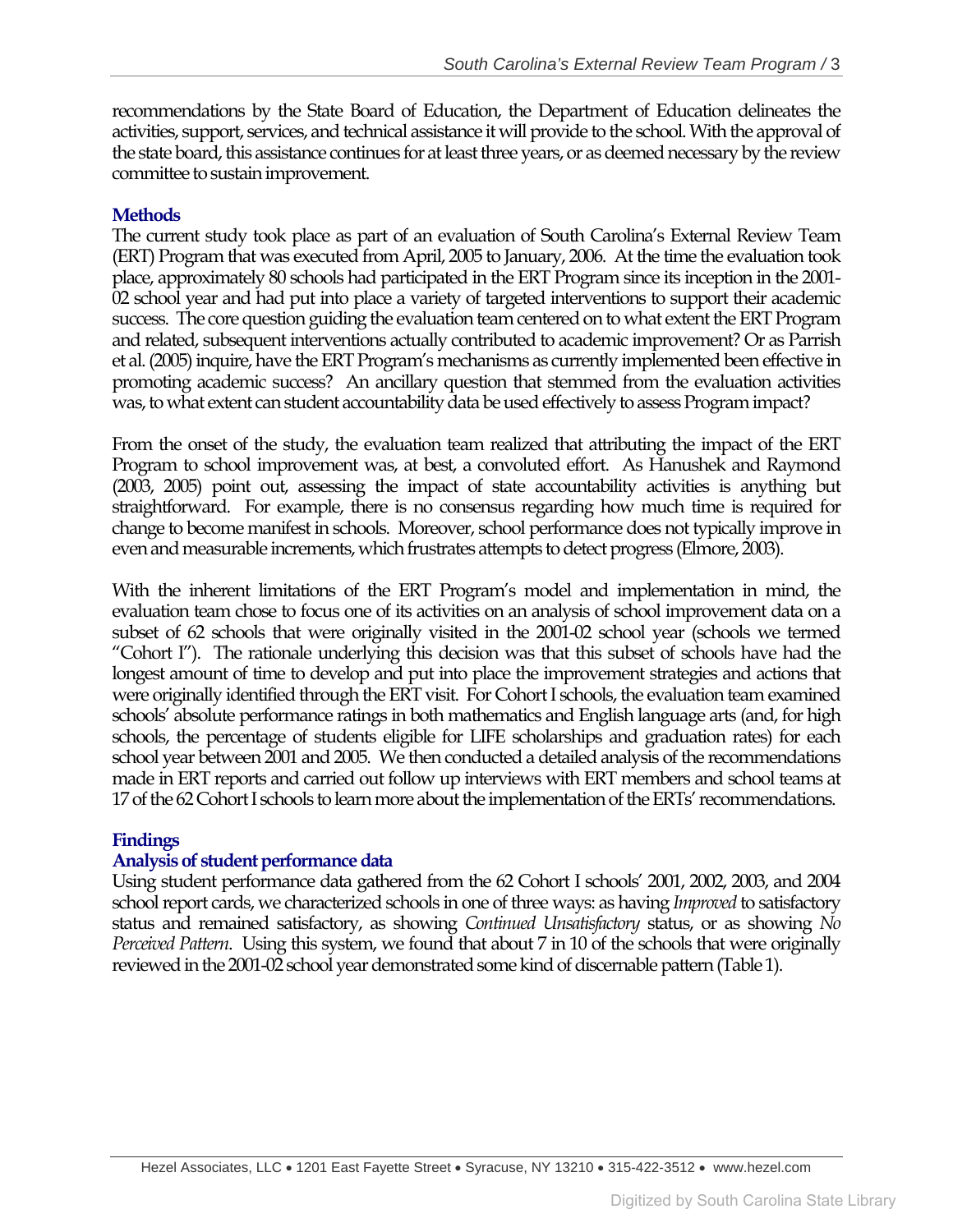| Table 1.                  | <b>Cohort I Schools' Improvement Patterns</b> |                                           |               |              |  |  |  |  |
|---------------------------|-----------------------------------------------|-------------------------------------------|---------------|--------------|--|--|--|--|
|                           | <b>Improved</b>                               | <b>Continued</b><br><b>Unsatisfactory</b> | No<br>Pattern | <b>Total</b> |  |  |  |  |
| <b>Elementary Schools</b> | 6                                             |                                           |               |              |  |  |  |  |
| Middle Schools            | 9                                             |                                           |               | 25           |  |  |  |  |
| <b>High Schools</b>       | 12                                            | 5                                         | 13            | 30           |  |  |  |  |
| <b>Total</b>              | 27                                            | 16                                        | 19            | 62           |  |  |  |  |

We then focused on those 43 schools for which we could distinguish a performance pattern. Beginning with data gathered during 2001, we examined the performance of the 27 Improved and 16 Continued Unsatisfactory schools in the 3 years that followed their initial ERT review. We found that the greatest gains in absolute performance ratings took place between 2003 and 2004, two years following the initial review (Figure 1).

**Figure 1: Absolute performance ratings in schools following ERT visits** 



Some Continued Unsatisfactory schools showed greater improvements in their absolute performance ratings between 2001 and 2004 than some of the Improved schools, though they were unable to meet the threshold for satisfactory school performance. Since different methods are used to determine absolute performance ratings by school level, we break out comparisons by elementary, middle, and high schools.

## **1. Improved elementary and middle schools**

All 6 Improved elementary and middle schools entered the ERT program with absolute performance ratings that closely bordered the threshold for a satisfactory designation. With only one or two tenths of a point away from a satisfactory designation in most cases, all Improved elementary schools achieved a satisfactory absolute performance rating in the year immediately following the initial ERT visit. One of these elementary schools improved beyond the level of "below average" to "average." By contrast, none of the 9 Improved middle schools achieved beyond the rating of "below average," despite sizeable gains in performance. The greatest gains in elementary and middle schools' absolute performance ratings took place between the 2003 and 2004 report card years (Figures 2 and 3).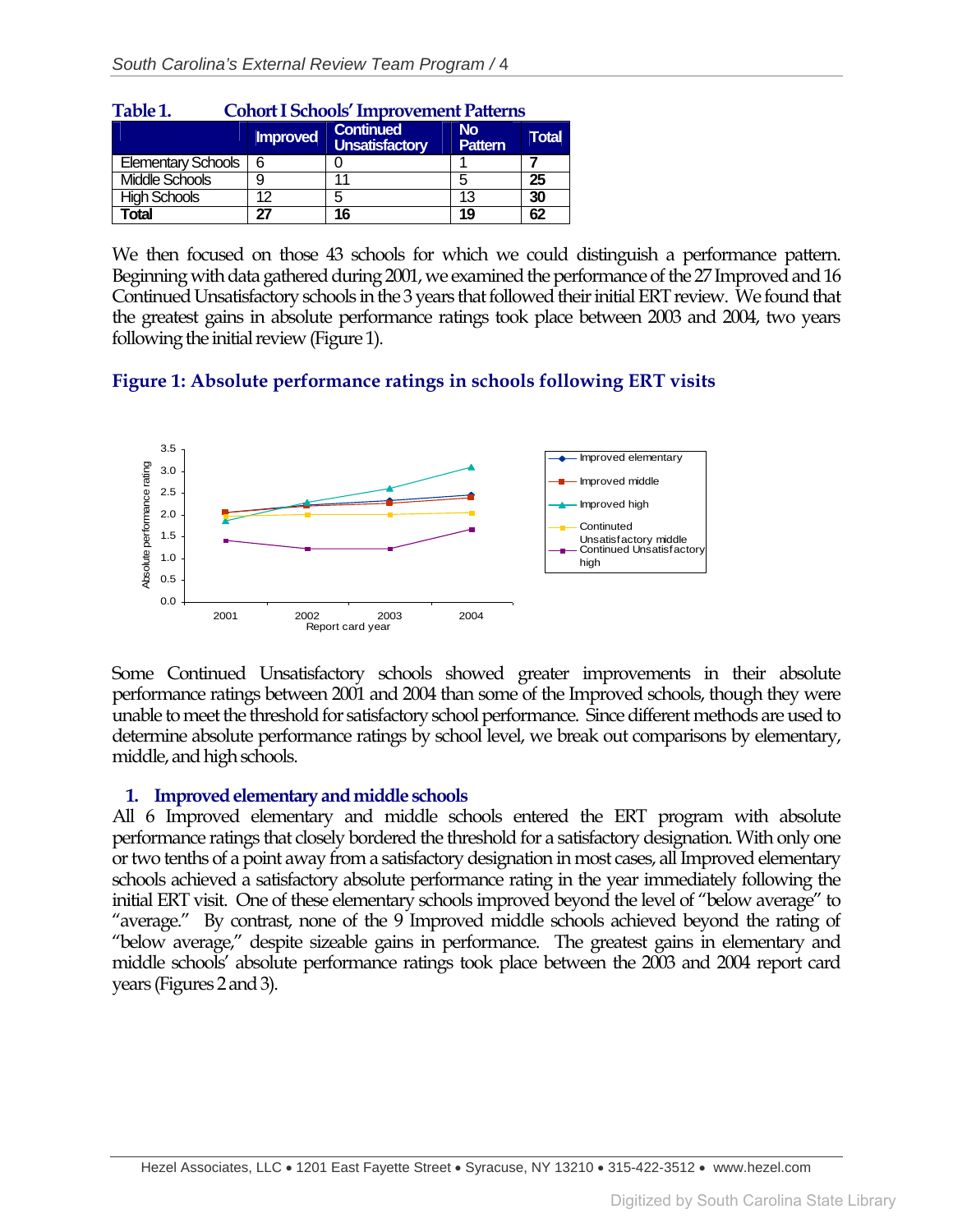

**Figure 2: Absolute performance ratings in Improved elementary schools** 

**Figure 3: Absolute performance ratings in Improved middle schools** 



ELA performance among Improved elementary and middle schools showed the greatest gains in student performance between 2003 and 2004, whereas sizeable gains in math performance were made every year except for 2004.

### **2. Continued Unsatisfactory elementary and middle schools**

No elementary school reviewed in 2001-02 fell into the Continued Unsatisfactory category. Eleven middle schools, however, demonstrated Continued Unsatisfactory performance following the 2001- 02 ERT visit. These 11 middle schools demonstrated inconsistent patterns in student performance. For example, the greatest number and gains in absolute performance ratings took place in the year immediately following their ERT visit, when ERT recommendations had yet to be implemented. Absolute performance ratings either remained the same or showed only slight changes during subsequent years, when these middle schools had more time to implement recommendations and deploy technical assistance (Figure 4).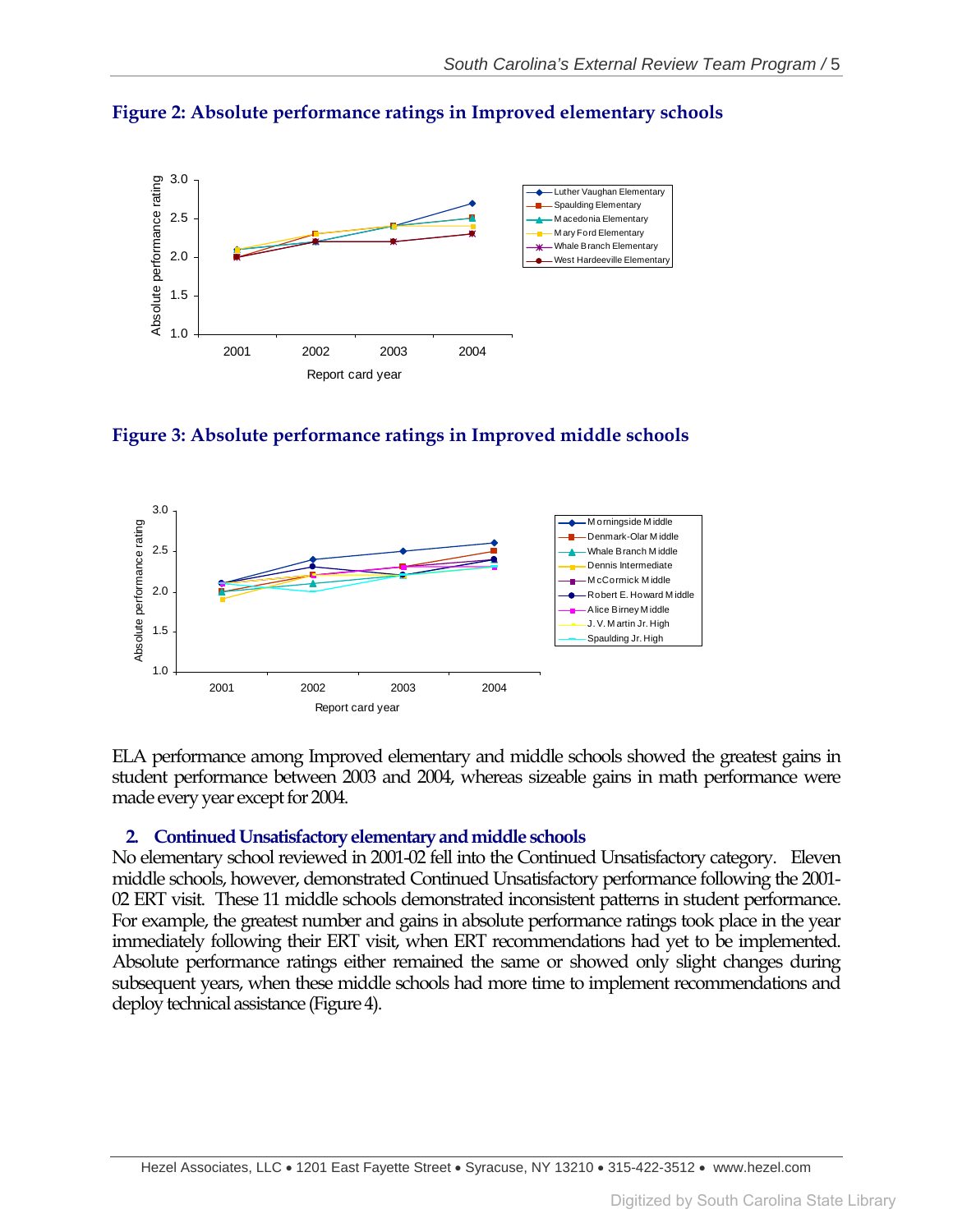

### **Figure 4: Absolute performance ratings in Continued Unsatisfactory middle schools**

#### **3. Improved and Continued Unsatisfactory high schools**

Longitudinal changes in high school performance are more difficult to map than changes in elementary and middle schools. Whereas elementary and middle school performance is determined using student achievement on PACT scores, several performance measures determine a high school's performance rating, including student proficiency on the BSAP/HSAP exit exams, eligibility for LIFE scholarships, exit exam passage rates, and, after 2003, graduation rates. Sizeable improvements in any one of these areas, or cumulative smaller improvements, can result in considerably larger high school performance gains.

#### **Improved high schools**

More of the high schools from the 2001 cohort improved their performance ratings during the course of the ERT Program than elementary or middle schools (Figure 4 above). Further, despite earning the lowest absolute performance ratings of any school type during the first year of the ERT Program, Improved high schools showed the highest absolute performance ratings and the most improvement between 2001 and 2004. Improved high schools gained an average of 1.2 index points, from an average absolute performance rating of 1.9 ("unsatisfactory") in 2001 to 3.1 ("good") in 2004 (Figure 5).



### **Figure 5: Absolute performance ratings in Improved high schools**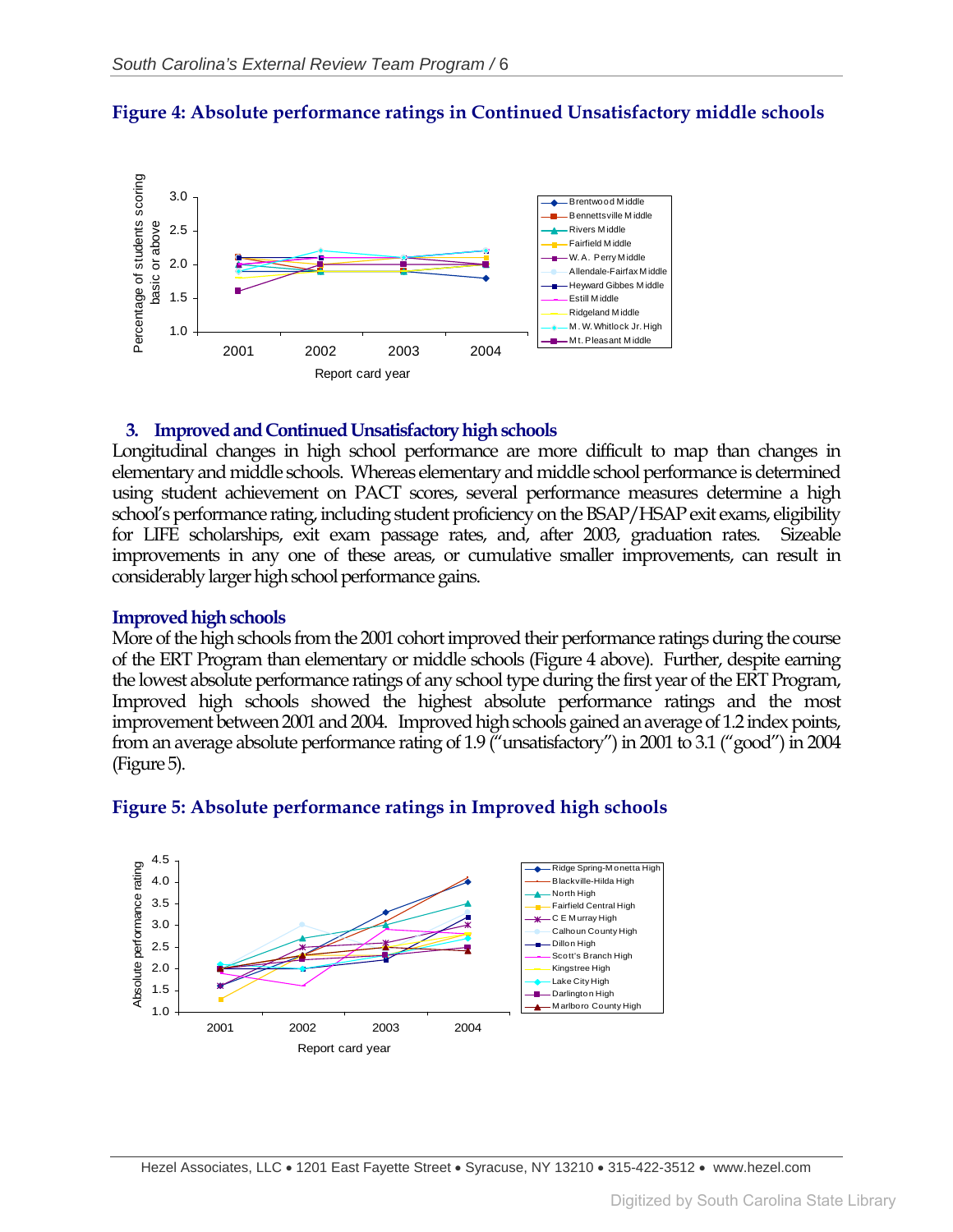A word of caution should be inserted here. Sizeable gains in high school performance may be attributable to ERT processes and recommendations, or to comprehensive efforts to modify curricula, leadership and governance, and/or professional development. However, changes in the BSAP/HSAP exit exam administration and scoring, as well as the 2003 addition of graduation rate as a performance measure, suggest that this trend may also reflect modifications in the calculation of high school performance. Our analyses suggest that student proficiency on the ELA and math components of the BSAP/HSAP exit exams among Improved high schools showed no coherent pattern. Similarly, Improved high schools showed only marginal aggregate gains in tenth grade BSAP/HSAP passage rates, eligibility for LIFE scholarships, and graduation rates between 2001 and 2004.

### **Continued Unsatisfactory high schools**

Continued Unsatisfactory high schools showed no coherent pattern in absolute performance ratings. Longitudinal ELA and math proficiency among Continued Unsatisfactory high schools showed inconsistent patterns between 2001 and 2004. However, the greatest gains in ELA proficiency and the most consistent gains in both ELA and math proficiency tenth grade passage rates on the BSAP/HSAP exit exam, and graduation rates (Table 2) took place between 2003 and 2004. These trends are consistent with the notion that there is a time lag between the implementation of ERT recommendations and measurable outcomes.

| Table 2. |            |                                      | Graduation rates in Improved and Continued Unsatisfactory high schools |
|----------|------------|--------------------------------------|------------------------------------------------------------------------|
|          |            | Continued<br>Improved Unsatisfactory |                                                                        |
| 2003     | <b>74%</b> | 51%                                  |                                                                        |
| 2004     | 75%        | 55%                                  |                                                                        |

### **Analysis of ERT recommendations**

To supplement the analysis of student performance data, we examined the ERT reports for 17 Cohort I schools (Table 3). Our analysis focused on the indicators that ERTs used in their reporting and on the technical assistance that was identified to remedy performance gaps. We were interested in determining whether different types of identified deficiencies exist across schools that have improved relative to those that remain unsatisfactory, and whether there were different patterns in the technical assistance that was deployed to remedy the observed problems.

| Table 3.<br>Schools included in the analysis of ERT recommendations |                |                                                   |                       |  |  |  |  |  |  |
|---------------------------------------------------------------------|----------------|---------------------------------------------------|-----------------------|--|--|--|--|--|--|
| <b>Improved</b><br><b>Schools</b>                                   | 2001<br>Rating | <b>Continued Unsatisfactory</b><br><b>Schools</b> | 2001<br><b>Rating</b> |  |  |  |  |  |  |
| Ridge Spring-Monetta High                                           | 1.6            | <b>Baptist Hill High</b>                          | 1.0                   |  |  |  |  |  |  |
| C E Murray High                                                     | 1.6            | <b>Whitlock Junior High</b>                       | 1.9                   |  |  |  |  |  |  |
| Lake City High                                                      | 2.1            | <b>Heyward Gibbes Middle</b>                      | 2.1                   |  |  |  |  |  |  |
| Luther Vaughan Elementary                                           | 2.1            | Allendale-Fairfax Middle                          | 2.1                   |  |  |  |  |  |  |
| Marlboro County High                                                | 2.0            | <b>Fairfield Middle</b>                           | 2.1                   |  |  |  |  |  |  |
| Macedonia Elementary                                                | 2.1            | Eau Claire High                                   | 2.0                   |  |  |  |  |  |  |
| <b>Mary Ford Elementary</b>                                         | 2.1            | C A Johnson High                                  | 1.4                   |  |  |  |  |  |  |
| West Hardeeville Elementary                                         | 2.0            | <b>Bennettsville Middle</b>                       | 2.1                   |  |  |  |  |  |  |
| J. V. Martin Jr. High                                               | 2.1            |                                                   |                       |  |  |  |  |  |  |

## **Table 3. Schools included in the analysis of ERT recommendations**

ERTs evaluate unsatisfactory schools using indicators clustered in four focus areas, categories that also organize ERTs' findings and recommendations:

- Leadership and Governance,
- Curriculum and Instruction,
- Professional Development, and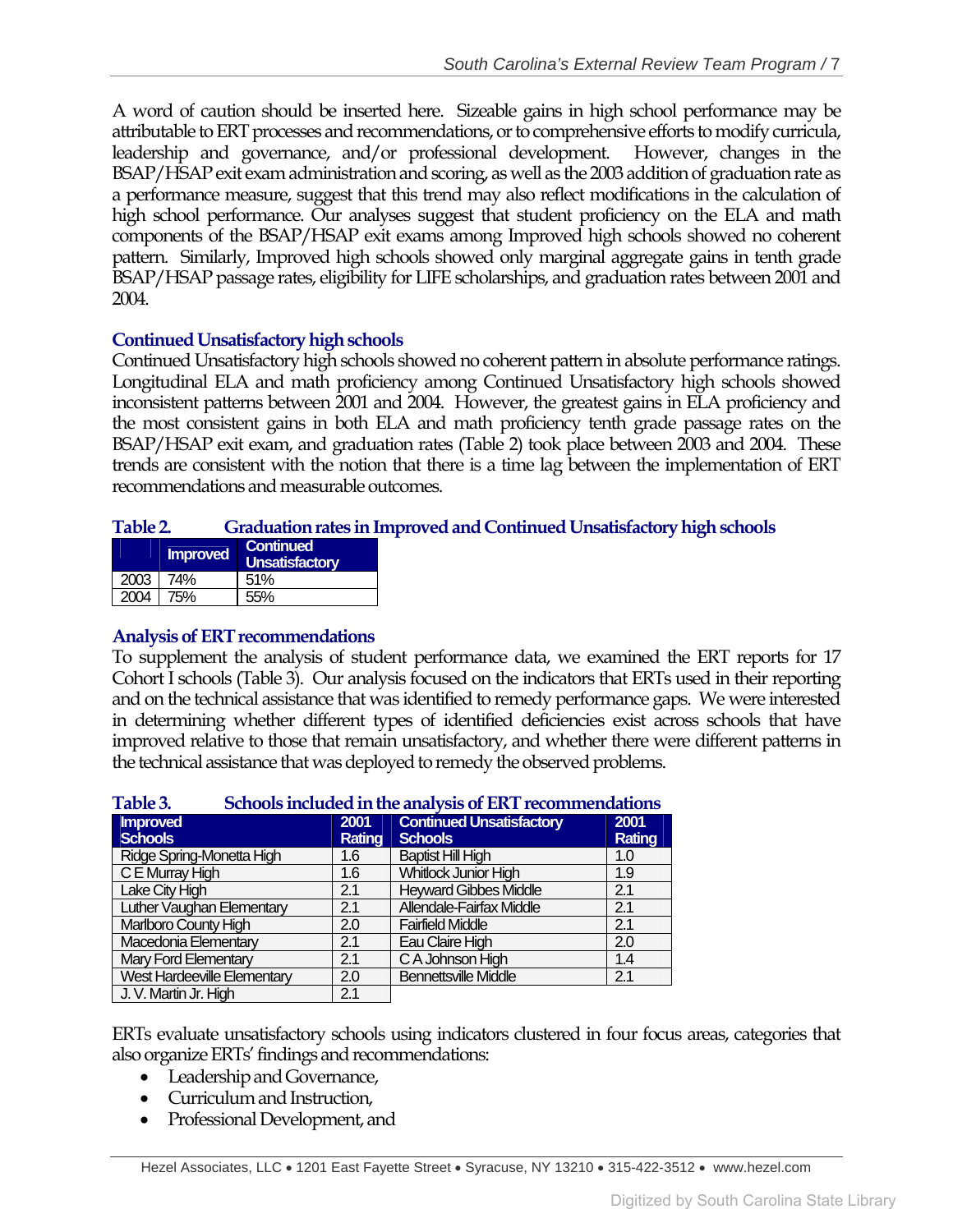• Performance.

According to our analysis, ERTs consistently identified more schools with deficiencies in Curriculum and Instruction (Table 4).  $23$  Note that a series of statistical analyses indicated that apparent differences in the deficiencies in Improved and Continued Unsatisfactory schools are due to random variation.

| Table 4.           | Average number of findings and recommendations, by indicator area and school |
|--------------------|------------------------------------------------------------------------------|
| improvement status |                                                                              |

|                 | <b>School Type</b>                  | Leadership<br>&<br><b>Governance</b> | <b>Curriculum</b><br>&<br><b>Instruction</b> | Professional<br><b>Development</b> |  |  |
|-----------------|-------------------------------------|--------------------------------------|----------------------------------------------|------------------------------------|--|--|
|                 | Improved $n = 9$                    | 2.2                                  | 3.4                                          | 1.4                                |  |  |
| Findings        | Continued<br>Unsatisfactory $n = 8$ | 1.7                                  | 4.3                                          | 1.7                                |  |  |
| Recommendations | Improved $n = 9$                    | $1.9^{4}$                            | 3.4                                          | 1.9                                |  |  |
|                 | Continued<br>Unsatisfactory $n = 8$ | 1.7                                  | 4.2                                          | 2.1                                |  |  |

Table 4 lists the actual deficiency indicators most frequently cited by ERT's in 2001-02. Comparing the two groups, Improved schools and Continued Unsatisfactory schools shared only one indicator of deficiency – C&I 3.1: *There is no documentation to indicate that the curriculum development process involves staff, parents/guardians, members of the community, and students*. Although the other indicators all differ, these two groups of schools appear to share a common deficiency: a lack of involvement from key stakeholders (parents, staff, members of the community and students) in curricular and other aspects of decision making.

Despite this similarity, ERT findings in Improved and Continued Unsatisfactory schools do show substantive differences. Schools that remained Unsatisfactory appear to have deeper or more systemic problems, as evidenced by lack of procedures to support alignment with state academic standards, not using student data to inform curricula, and not engaging in planning based on research-supported practices. Improved schools tended to be cited more frequently for poorly matching instructional activities and resources with individual student needs or with state standards- -specific problems that may be more readily addressed.

### **Table 5. "Findings" indicators most frequently associated with Improved and Continued Unsatisfactory schools**

| School<br><b>Type</b> | <b>Findings Indicators</b>                                                                                              | Frequency |
|-----------------------|-------------------------------------------------------------------------------------------------------------------------|-----------|
| lmpr<br>oved          | L&G 12.3 – The local board of trustees does not take appropriate actions to<br>assist in improving parental involvement |           |

 $\overline{a}$ <sup>2</sup> The number of indicators in each focus area is: L&G =  $39$ , C&I =  $15$ , and PD =  $8$ .

<sup>3</sup> Our comprehensive analysis of student performance, presented separately, precludes the need for analyzing the fourth focus area, Performance.

<sup>4</sup> Because ERTs base their recommendations on findings, ERTs also made more recommendations to Improved schools in the area of Leadership and Governance than in the areas of Curriculum and Instruction or Professional Development.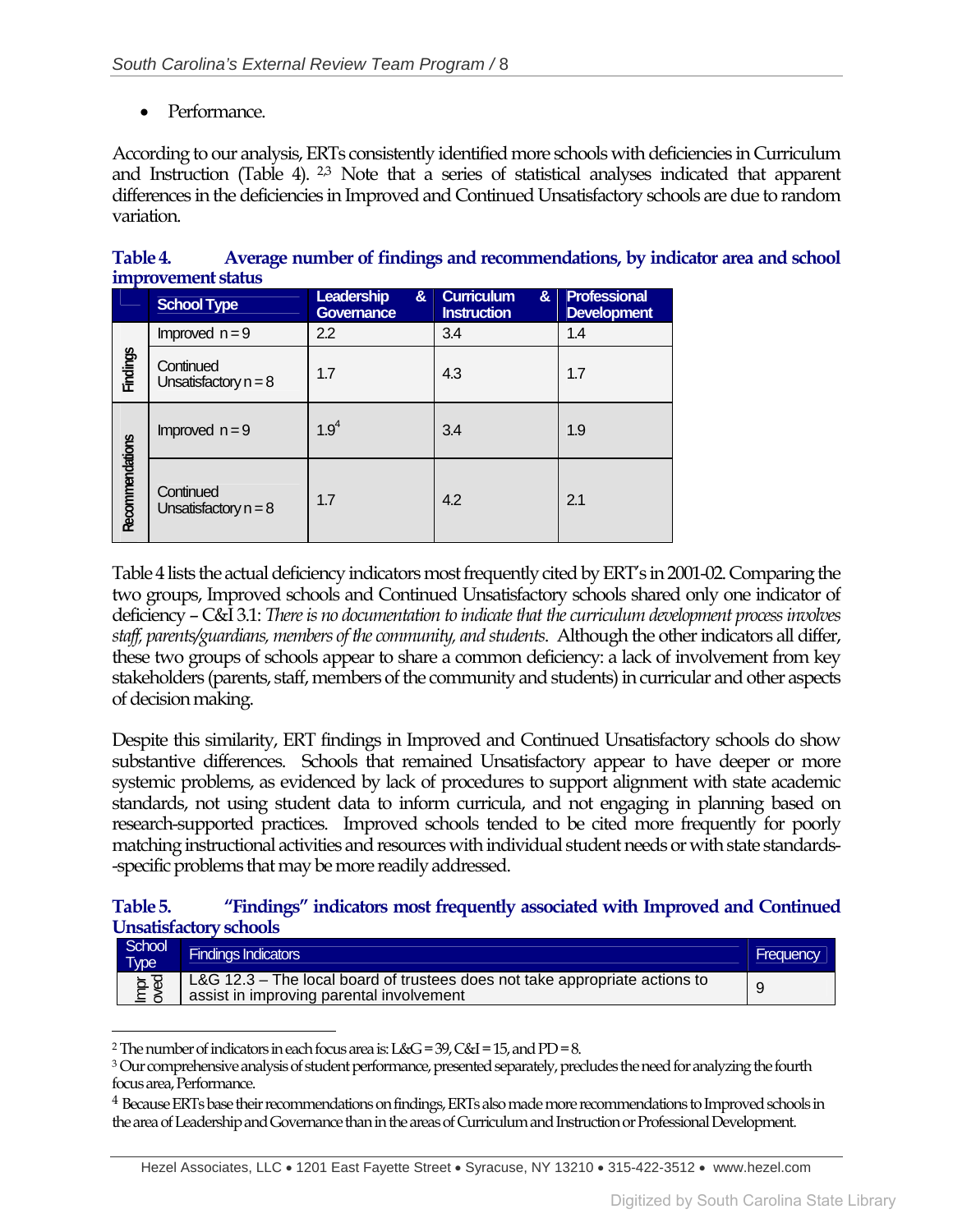|                          | L&G 11.2 – There is no evidence to confirm that instructional activities and<br>assistance in the homework center are tailored to the specific needs of<br>individual students                                                                                                        | $\overline{7}$ |  |  |  |  |  |  |
|--------------------------|---------------------------------------------------------------------------------------------------------------------------------------------------------------------------------------------------------------------------------------------------------------------------------------|----------------|--|--|--|--|--|--|
|                          | C&I 5.1 - Instructional materials, resources, and learning activities do not<br>6<br>evidence alignment with the curricula and local and state standards.                                                                                                                             |                |  |  |  |  |  |  |
|                          | L&G 5.1 – The school does not have an academic assistance initiative to<br>support students with academic difficulties in all grades so that they are able to<br>progress academically with their peers                                                                               | 5              |  |  |  |  |  |  |
|                          | L&G 12.2 - The district superintendent does not take appropriate, specific<br>actions to assist in improving parental involvement                                                                                                                                                     | 5              |  |  |  |  |  |  |
|                          | C&I 3.1 - There is no documentation to indicate that the curriculum<br>development process involves staff, parents/guardians, members of the<br>community, and students.                                                                                                              | 5              |  |  |  |  |  |  |
|                          | C&I 3.5 - The school leadership must direct the revision of curricula using data<br>10<br>from student performance on state assessments.                                                                                                                                              |                |  |  |  |  |  |  |
|                          | C&I 4.1 - There is no documentation to confirm that the district and school<br>annually review longitudinal student performance data.                                                                                                                                                 |                |  |  |  |  |  |  |
|                          | C&I 3.1 - There is no documentation to indicate that the curriculum<br>development process involves staff, parents/guardians, members of the<br>community, and students.                                                                                                              |                |  |  |  |  |  |  |
|                          | C&I 5.3 – There is no evidence to confirm that instructional apparatus and<br>equipment in all laboratories, resource centers, and classrooms are maintained<br>in good working condition.                                                                                            |                |  |  |  |  |  |  |
|                          | L&G 1.1 - School policies or procedures are not designed to support the use of<br>academic achievement standards to assist the school and students in achieving<br>higher levels of performance by aligning school standards and assessments<br>with state standards and assessments. | 6              |  |  |  |  |  |  |
|                          | PD 1.1 - There is no evidence to confirm that school professional development<br>is planned and designed by the faculty.                                                                                                                                                              |                |  |  |  |  |  |  |
| Continued Unsatisfactory | L&G 7.5 - Proposals and plans in the district strategic plan and the school<br>renewal plan are not derived from strategies found by education research to be<br>effective.                                                                                                           |                |  |  |  |  |  |  |
|                          | L&G 7.6 - The school renewal plan does not provide for an innovation initiative<br>designed to encourage comprehensive approaches based on effective<br>strategies identified in research literature.                                                                                 |                |  |  |  |  |  |  |
|                          | L&G 12.1 - The school renewal plan does not include parental involvement<br>goals and objectives and an evaluation component for improving these<br>programs.                                                                                                                         | 5              |  |  |  |  |  |  |

Identifying areas of needed improvement and recommending ways to alleviate those deficiencies are just the initial steps to improve unsatisfactory school performance. As a result of ERTs' findings and recommendations, all but one of the 17 schools included in this subset received targeted technical assistance aimed at addressing unsatisfactory schools' areas of needed improvement. 5

Given the emphasis on curriculum and instruction in the ERTs' findings and recommendations, it is not surprising that the majority of technical assistance provided to Improved and Continued Unsatisfactory schools in the sample also focused on Curricular and Instructional issues (Table 6).

 $\overline{a}$ 

<sup>5</sup> Eau Claire High School was the single exception.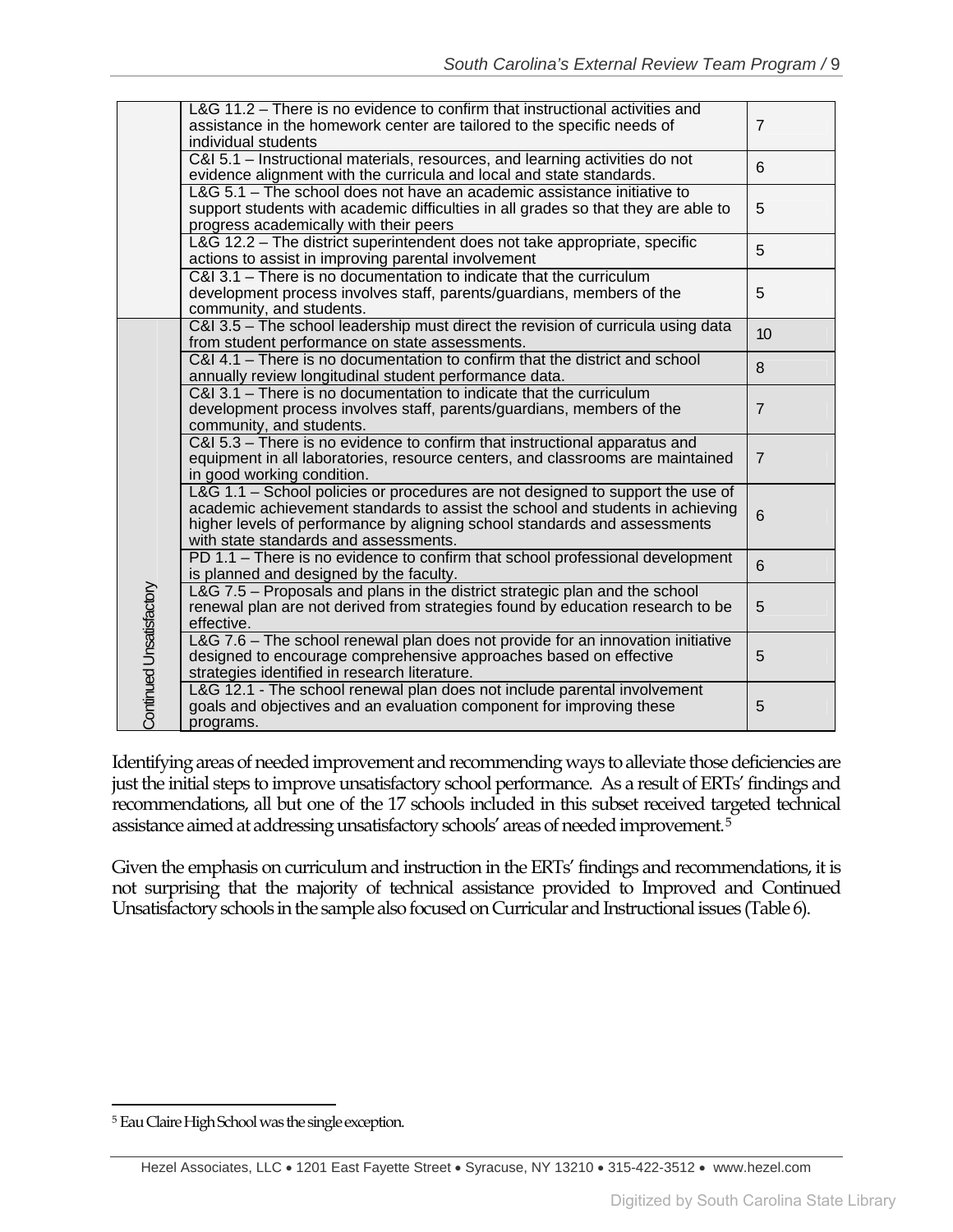|                         | <b>School Type</b>                  | Leadership and Curriculum<br>Governance | and Instruction | <b>Professional</b><br><b>Development</b> |  |  |
|-------------------------|-------------------------------------|-----------------------------------------|-----------------|-------------------------------------------|--|--|
|                         | Improved $n = 9$                    | 3.1                                     | 4.9             | 2.4                                       |  |  |
| Technical<br>Assistance | Continued<br>Unsatisfactory $n = 8$ | 2.7                                     | 4.5             | 2.6                                       |  |  |

| Table 6. |  |  | Technical assistance received, by indicator area and school improvement status |
|----------|--|--|--------------------------------------------------------------------------------|
|----------|--|--|--------------------------------------------------------------------------------|

Schools that later demonstrated Improved performance received different types of targeted technical assistance than Continued Unsatisfactory schools. Further, the relationships between the findings/recommendations and the types of technical assistance provided to each group of schools is not clear. For instance, technical assistance is provided in a number of areas not specifically flagged in the deficiency findings. Improved schools most frequently received technical assistance in involving parents and the community, learning best practices for homework centers, and selecting appropriate instructional materials. Continued Unsatisfactory schools most frequently received technical assistance in understanding current educational research, planning and assessing professional development, and involving stakeholders in curriculum development.

Although the quantity and type of ERT findings, ERT recommendations, and technical assistance offered to schools subsequent to their initial year in the ERT Program appear to contribute to schools' longitudinal performance, it is difficult to identify consistent patterns. For example, while Ridge Spring-Monetta, C.E. Murray, and Baptist Hill High Schools showed the greatest net gains in absolute performance ratings, the number and types of ERT findings, ERT recommendations, and instances of technical assistance they received differ substantively. Similarly, the number and type of ERT findings, ERT recommendations, and technical assistance differed substantially between Fairfield Middle School, Eau Claire High School and C.A. Johnson High School, although all of these schools showed no net gain in absolute performance ratings between 2001 and 2004 (See Table 7).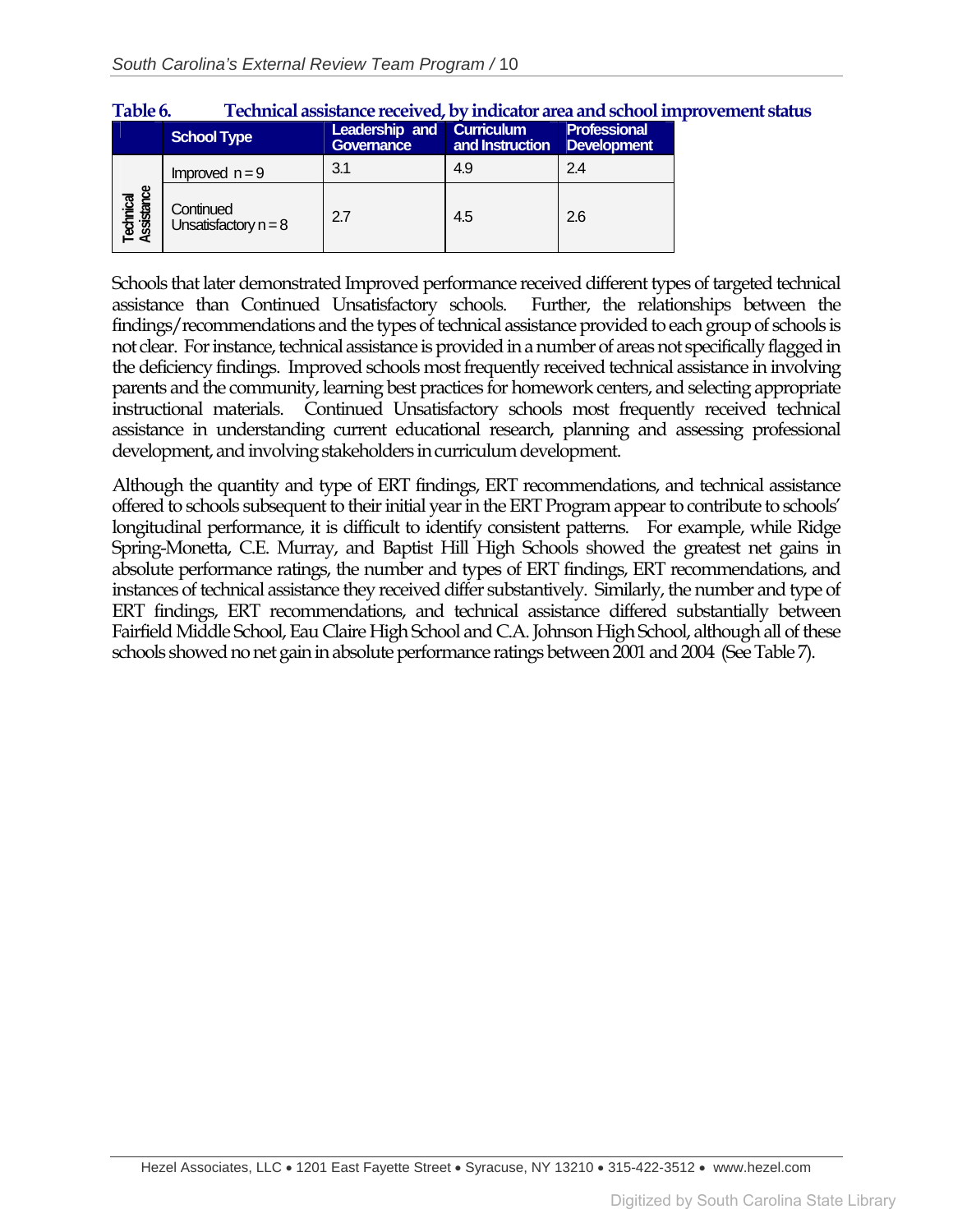|                                 | <b>Improvement status</b> |                               |                                                                    |                  |                                 |                        |                         |                                   |                         |                            |                         |                               |                          |                             |                         |                    |                   |                         |
|---------------------------------|---------------------------|-------------------------------|--------------------------------------------------------------------|------------------|---------------------------------|------------------------|-------------------------|-----------------------------------|-------------------------|----------------------------|-------------------------|-------------------------------|--------------------------|-----------------------------|-------------------------|--------------------|-------------------|-------------------------|
|                                 |                           |                               | <b>Improved Schools</b><br><b>Continued Unsatisfactory Schools</b> |                  |                                 |                        |                         |                                   |                         |                            |                         |                               |                          |                             |                         |                    |                   |                         |
|                                 |                           | Ridge Spring-<br>Monetta High | CEMurray<br>High                                                   | Lake City High   | Elementary<br>Vaughan<br>Luther | County High<br>Marboro | Elementary<br>Macedonia | Elementary<br>Hardeeville<br>West | Mary Ford<br>Elementary | Junior High<br>J.V. Martin | Baptist Hill<br>)<br>대한 | Whitlock Jr.<br>という<br>上<br>二 | Heyward<br>Gibbes Middle | Allendale<br>Fairfax Middle | Fairfield Middle        | Eau Claire<br>High | CAJohnson<br>High | Bennettsville<br>Middle |
| Absolute<br>Rating<br>2001-2004 | Net Change in<br>Perf.    | 2.4                           | 1.4                                                                | 0.6              | 0.6                             | 0.4                    | 0.4                     | 0.3                               | 0.3                     | 0.2                        | 1.0                     | 0.3                           | 0.1                      | 0.1                         | 0.0                     | 0.0                | 0.0               | $-0.1$                  |
|                                 | L&G                       | 4                             | 21                                                                 | 11               | 3                               | 11                     | 9                       | 10                                | 4                       | 6                          | 13                      | 11                            | $\overline{7}$           | 6                           | 17                      | $\mathbf 0$        | 6                 | 10                      |
|                                 | C&I                       | 3                             | 5                                                                  | 5                | 3                               | $\overline{2}$         | 11                      | $\overline{7}$                    | 0                       | 15                         | 15                      | $\overline{7}$                | 8                        | 8                           | 13                      | $\mathbf 0$        | 8                 | $\mathbf{1}$            |
| Findings                        | PD                        | $\boldsymbol{0}$              | $\mathbf 0$                                                        | $\overline{2}$   | 0                               | 0                      | 4                       | $\overline{4}$                    | 1                       | 3                          | $6\phantom{1}6$         | 1                             | 0                        | 5                           | $\overline{\mathbf{4}}$ | $\pmb{0}$          | $\pmb{0}$         | 3                       |
|                                 | L&G                       | 5                             | 22                                                                 | $\boldsymbol{9}$ | 4                               | 8                      | 10                      | $6\phantom{1}6$                   | 11                      | 7                          | 19                      | 9                             | 4                        | $\overline{2}$              | 20                      | 0                  | 10                | 10                      |
| Recommendations                 | C&I                       | 4                             | 6                                                                  | 5                | 5                               | $\overline{2}$         | 10                      | $\mathbf{1}$                      | $\overline{7}$          | 13                         | 17                      | 6                             | 10                       | $\overline{2}$              | 8                       | 0                  | 10                | $\overline{2}$          |
|                                 | PD                        | $\mathbf 0$                   | $\mathbf 0$                                                        | $\overline{2}$   | $\Omega$                        | 0                      | 3                       | 3                                 | $\overline{4}$          | 3                          | $6\phantom{1}$          | $\mathbf{1}$                  | 0                        | $\mathbf{1}$                | $\overline{2}$          | 0                  | $\pmb{0}$         | 3                       |
|                                 | L&G                       | 8                             | 38                                                                 | 13               | $\overline{7}$                  | 15                     | 6                       | 5                                 | 19                      | 8                          | 22                      | 1                             | 6                        | 14                          | 39                      | $\pmb{0}$          | 12                | 13                      |
| Assistance<br>Technical         | C&I                       | 6                             | 12                                                                 | 9                | 10                              | 3                      | 3                       | $\mathbf 0$                       | 20                      | 11                         | 14                      | 1                             | 8                        | 14                          | 25                      | 0                  | 20                | 6                       |
|                                 | PD                        | $\mathbf 0$                   | $\mathbf 0$                                                        | 5                | $\Omega$                        | 0                      | 0                       | $\overline{2}$                    | 9                       | 3                          | 8                       | 0                             | $\mathbf 0$              | $\overline{7}$              | 6                       | $\mathbf 0$        | $\mathbf 0$       | $\mathbf 0$             |

#### **Table 7. Findings, recommendations, and technical assistance, by indicator area and school improvement status**

# **Discussion**

One of the most difficult issues to emerge from state accountability systems is the question of how to best intervene in the most academically vulnerable schools, those schools whose student achievement data reveal that they dramatically and persistently fail their students (McRobbie, 1998). This situation represents an opportunity for researchers to step in and use their skills to address and answer core questions policy makers face. What distinguishes those underperforming schools that successfully improve from those that fail to move forward? Why do some underperforming schools remain "stuck" while others manage to improve? What kind of information allows us to understand what schools need to move forward?

If nothing else, state accountability systems generate a wealth of annual student performance data, information that may shed light on how to refine state improvement strategies. So how can student achievement data like the kind stemming from the External Review Program in South Carolina inform state education leaders? We see four main considerations for education policy. First of all, the data here suggest that all unsatisfactory schools are not the same and that large-scale improvement efforts should not treat them as though they are. Unsatisfactory schools that appear to share a common set of deficiencies do not, in fact, react uniformly to the technical assistance that is put into place. Some improve, others simply do not, and some vacillate without apparent direction. These findings are consistent with an emerging body of research that relies on analysis of student achievement data (e.g., Kannapel et al., 2005; Parrish et al., 2005) and suggests that even large-scale improvement strategies that may work in some underperforming schools may not exert a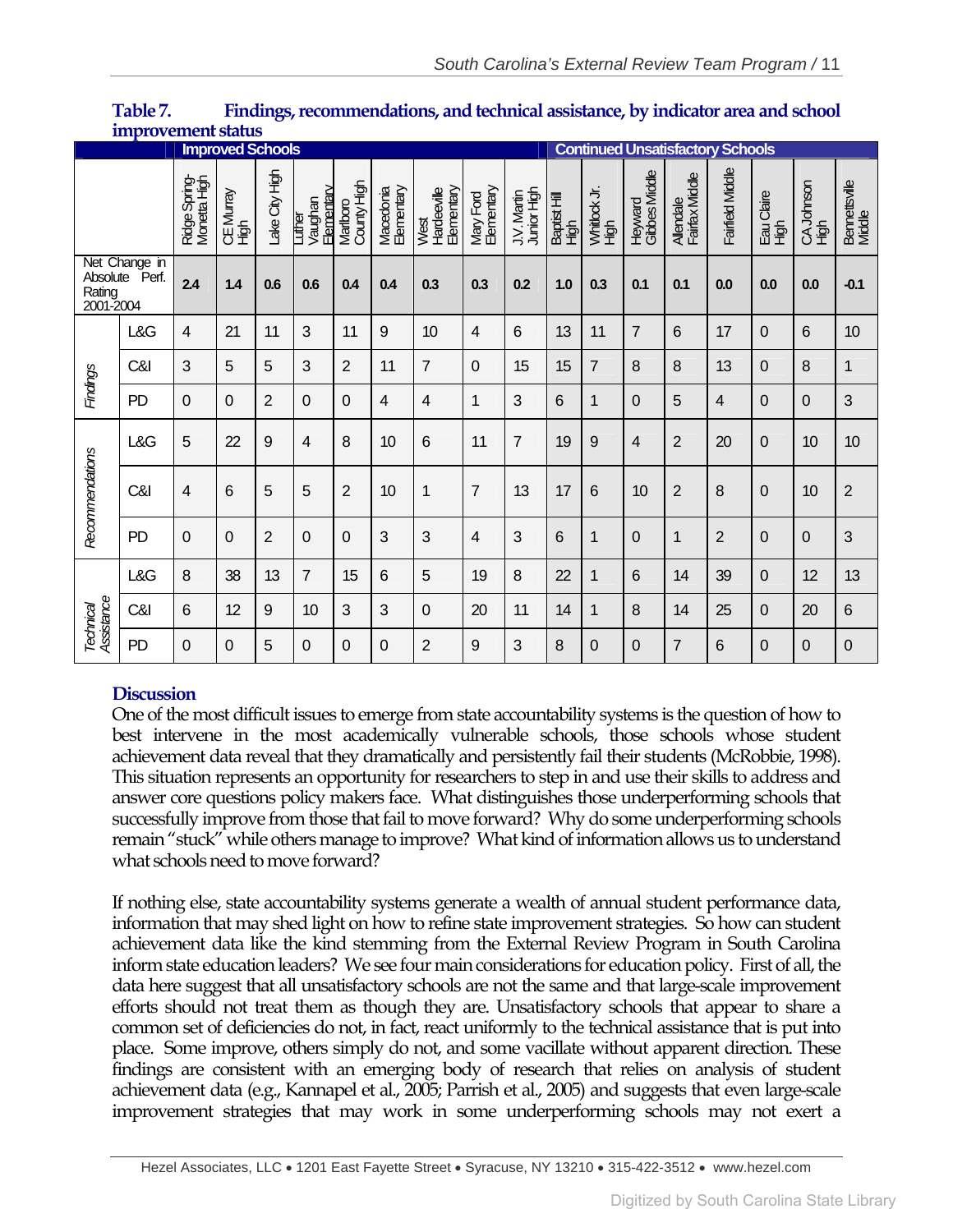measurable affect in other underperforming settings. The optimum mix, range, and levels of statesupported technical assistance for schools identified as in need of improvement are still unknown (Goertz et al., 2001). Given the ambiguity, states have opted for undifferentiated strategies and programs. Our South Carolina study underscores the notion that such undifferentiated approaches do not work. Unfortunately, our work stops short of suggesting how programs such as the External Review Team Program can be modified to suit particular kinds of unsatisfactory schools.

A second message for state education policy leaders is that time will tell, and that accountability plans should accommodate a lag in measurable outcomes. Our data suggest that schools in need of improvement may require more than a year following the implementation of technical assistance to demonstrate measurable change in performance. Elmore (2003), too, contends that performance often lags behind practice – schools are improving just as much when they are in the process of changing practices, even though no measurable impact can be discerned.

A third message for policy makers is that changes to non-academic indicators used as part of an accountability system may frustrate attempts to track improvements in academic outcomes. In the case of the data we saw, new high school indicators added to the mix affected schoolwide performance ratings, even in the absence of real improvements in core curricular areas.

Finally, education policy makers should ensure that a variety of data are used to build on and help clarify findings emerging from analyses of student and school achievement data. Our study of the ERT Program included, for example, analyses of ERT reports and recommendations, as well as site visits. These additional activities suggested that curriculum and instruction may assume an especially strong role in school improvement, information that could not be gleaned easily from performance data. Note, however, that the ERT Program itself was structured to provide limited classroom and instructional data, which may have prevented a clearer portrait to emerge regarding consistent differences across schools in their instructional strengths and weaknesses. Others (e.g., Elmore & McLaughlin, 1988) have also noted that schools' core instructional routines typically remain safe from external scrutiny. Instead, schools react to demands for reform with incremental add-ons to services, rather than substantial and meaningful transformation (Mintrop & MacLellan, 2002; Tyack & Cuban, 1995). Our interviews and site visits also yielded data that underscored how the mobility of school principals and good teachers can undermine school improvement. As Mintrop (2003) points out based on his research in Maryland and Kentucky, widespread organizational instability undercuts schools' ability to achieve continuous improvement and should be addressed even prior to instructional improvements. That is, these schools require "baseline stabilization first before they [can] embark on ambitious instructional reforms" (p. 23). The South Carolina underperforming schools we focused on were similarly characterized by teacher instability, principal change, and student mobility, factors that may have undercut their attempts at instructional improvement.

The continued lack of performance of those students at the very bottom of academic achievement represented one of the primary reasons for the federal government's requiring each state to develop a test-based accountability system under NCLBA (Hanushek & Raymond, 2005). With all of the resources that states have invested in developing, training, and launching large-scale improvement and intervention efforts like the ERTs we studied, it stands to reason that education researchers should spend time considering whether and how such efforts have contributed to schools' performance. Each study that makes use of accountability-derived data has the potential to contribute to our understanding of how to turn around failing schools, and the chance to help policy makers at the state level develop, test, and refine large-scale improvements.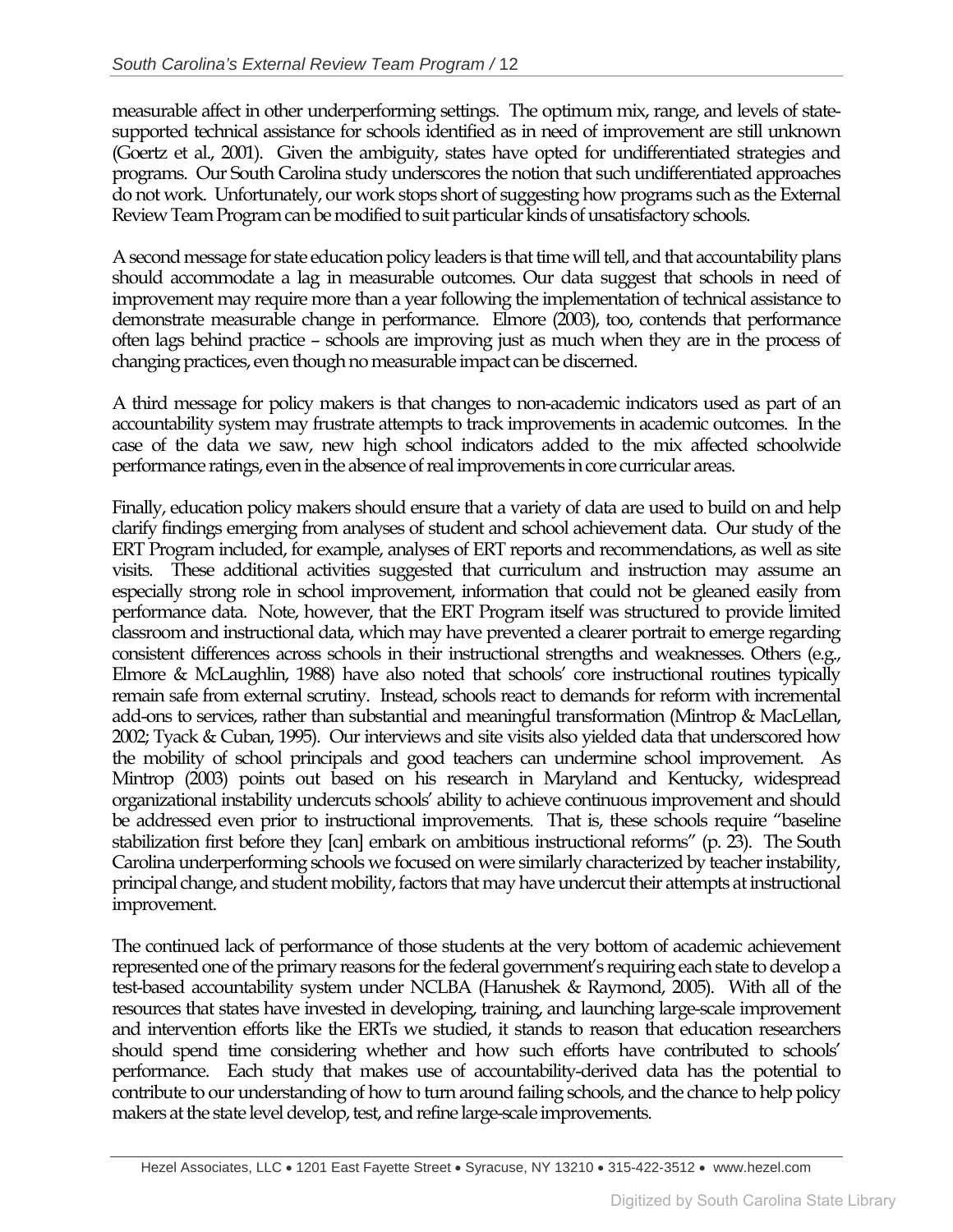#### **About Hezel Associates**

As an independent research firm with two decades of expertise in the evaluation of school-based communitywide, and federally-supported efforts to improve students' well being. Hezel Associates has worked closely with state agencies, K-12 schools, community organizations, institutions of higher education, and employers throughout the nation to satisfy increasingly higher expectations for analyzing performance targets. We understand the importance of providing state education leaders with empirical, objective evidence examining program implementation, progress, and outcomes.

#### **Paula Szulc Dominguez, Ed.D.**

Dr. Paula Szulc Dominguez has worked with Hezel Associates since 1991. Leading Hezel Associates' research and evaluation efforts, Dr. Dominguez has overseen multi-site formative, process and summative evaluations and experimental research. She has supervised studies on behalf of schools, non-profit organizations, state education agencies, institutions, and systems of higher education, and multi-partner consortia. Dr. Dominguez has authored publications and presented at national conferences on evaluating dissemination outcomes and understanding models of technology-enhanced learning.

#### **Craig Nicholls, Ph.D.**

Dr. Craig Nicholls is the Research and Evaluation Manager for Hezel Associates, overseeing daily implementation of the research and evaluation projects for clients such as PBS TeacherLine, the Concord Consortium and South Carolina's Early Review Team initiative. In this position, Dr. Nicholls continuously balances rigorous research and evaluation methods with client relationships and satisfaction.

#### **Barbara Storandt, M.Ed., M.S.**

Barbara Storandt, Research Associate for Hezel Associates, supports the development and execution of programs and evaluations of educational interventions, products, services and organizational processes. Ms. Storandt has two master's degrees in education, and she is certified in New York to teach biology for grades 7-12. She is a member of the American Educational Research Association, Science Teachers' Associations of New York State and Phi Delta Kappa, the International Honor Society for Professional Educators. She has authored numerous publications.

**Dr. Paula Szulc Dominguez, Dr. Craig Nicholls, and Barbara Storandt** may be reached at 1201 East Fayette Street, Syracuse, New York, 13210, phone: 315-422-3512, or email: info@hezel.com. For more information, please visit us on the web at: www.hezel.com/resources.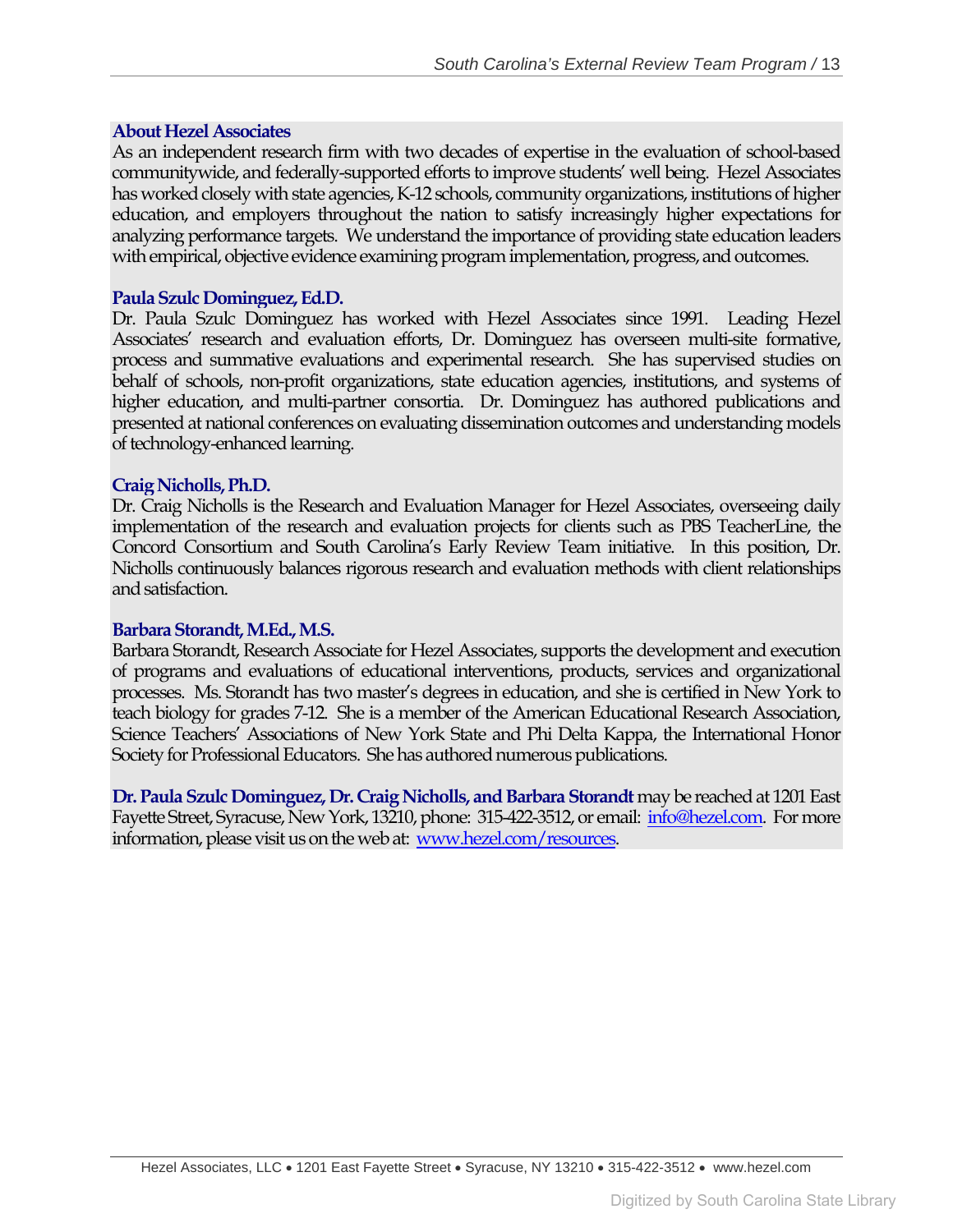# **Bibliography**

Elmore, R. (2000). *Building a new structure for school leadership*. The Albert Shanker Institute. Retrieved online February 23, 2006 from http://www.shankerinstitute.org/Downloads/building.pdf.

Elmore, R. (2003). A plea for strong practice. *Educational leadership*, vol. 61, no. 3. pp. 6-10.

Elmore, R. & McLaughlin, M. (1988). *Steady work: Policy, practice, and the reform of American education.* Santa Monica, CA: Rand Corporation.

Fuhrman, S.H. (1999). The new accountability. CPRE Policy Brief, RB-27.

Goertz, M. E., Duffy, M.E., & Le Floch, K.C. (2001). *Assessment and accountability systems in the United States: 1999-2000*. CPRE Research Report Series RR-046. Retrieved online March 13, 2006 from http://www.cpre.org/Publications/rr46.pdf.

Government Accountability Office (2004). *Education needs to provide additional technical assistance and conduct implementation studies for school choice promotion*. GAO report to the Secretary of Education (GAO-05-7). Washington, DC: Government Accountability Office. Retrieved online February 23, 2006 from http://www.gao.gov/new.items/d057.pdf.

Hanushek, E. A. & Raymond, M.E. (2005). Does school accountability lead to improved student performance? *Journal of policy analysis and management*, vol. 24, no. 2, pp. 297-327.

Kannapel, P.J., Clements, S.K., Taylor, D., & Hibpshman, T. (2005). *Inside the black box of highperforming high-poverty schools*. Lexington, KY: Pritchard Committee for Academic Excellence. Retrieved online February 22, 2006 from http://www.prichardcommittee.org/Ford%20Study/FordReportJE.pdf.

McRobbie, J. (1998). *Can state intervention spur academic turnaround*? Retrieved online March 3, 2006 from: http://www.wested.org/pub/dpcs/policy/intervention.htm.

Mintrop, H. (2003). The limits of sanctions in low-performing schools: A study of Maryland and Kentucky schools on probation. *Education Policy Analysis Archives*, 11 (3). Retrieved online February 23, 2006 from http://epaa.asu.edu/epaa/v11n3.html.

Mintrop, H. & MacLellan, A.M. (2002). School improvement plans in elementary and middle schools on probation. *The elementary school journal*, vol. 102, no. 4, pp. 275-300. Chicago, IL: The University of Chicago.

O'Day, J.A. (2002). Complexity, accountability, and school improvement. *Harvard educational review*, vol. 72, no. 3. Retrieved online March 13, 2006 from http://www.gse.harvard.edu/hepg/oday.html.

O'Day, J.A. & Smith, M.S. (1993). Systemic reform and education opportunity. In S.H. Furhman (ed.), *Designing coherent education policy*. San Francisco: Jossey-Bass.

Raymond, M.E. & Hanushek, E.A. (2003). Shopping for evidence against school accountability. In *Developments in school finance: 2003*, pp. 119-130. Retrieved online February 22, 2006 from http://edpro.stanford.edu/Hanushek/admin/pages/files/uploads/DevSchFin\_2003.pdf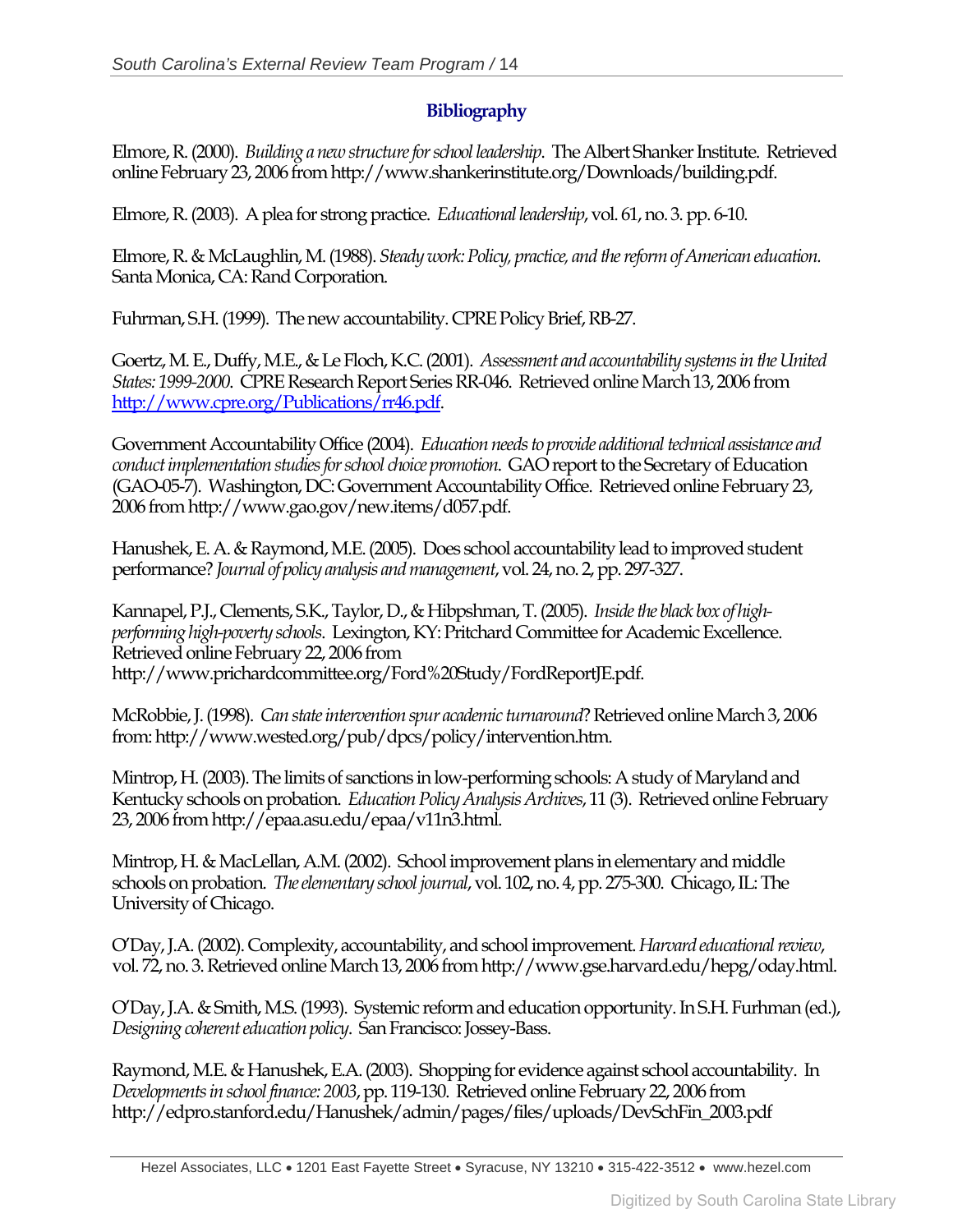Rennie Center (2005). *Reaching capacity: A blueprint for the state role in improving low performing schools and districts*. Retrieved online February 27, 2006 from http://www.renniecenter.org/research\_docs/0504\_ReachingCapacity.html.

Riddle, W. (2005). *Adequate yearly progress (AYP): Implementation of the No Child Left Behind Act*. Congressional Research Service Report for Congress, Order Code RL 32495. Washington, DC: Library of Congress.

Superfine, B.M. (2005). The politics of accountability: The rise and fall of Goals 2000. American Journal *of Education*, v. 112, pp. 10-44.

U.S. Department of Education (2004). *LEA and school improvement: Non-regulatory guidance*. Washington, DC: Author. Retrieved online February 22, 2006 from http://www.ed.gov/policy/elsec/guid/schoolimprovementguid.pdf.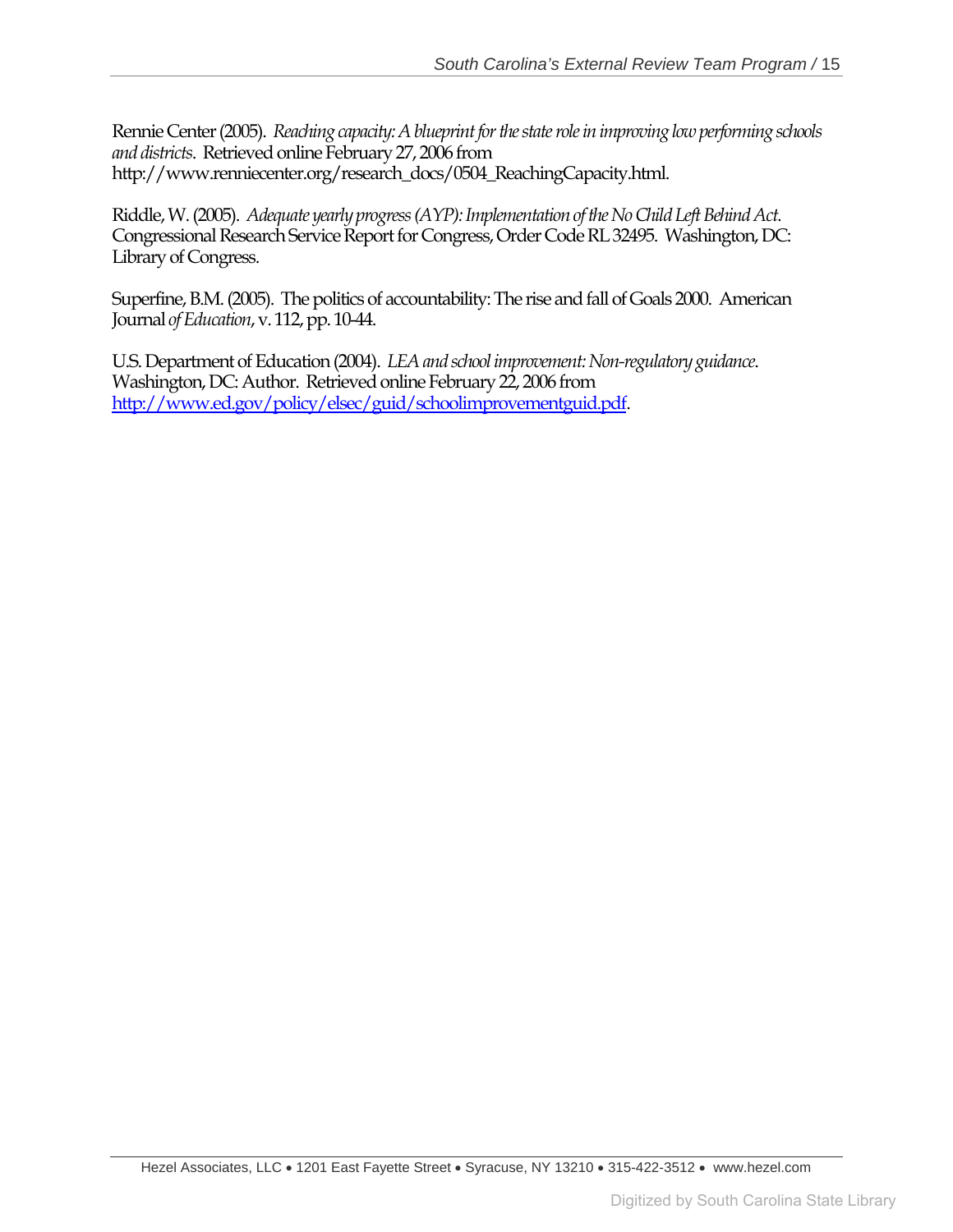Digitized by South Carolina State Library